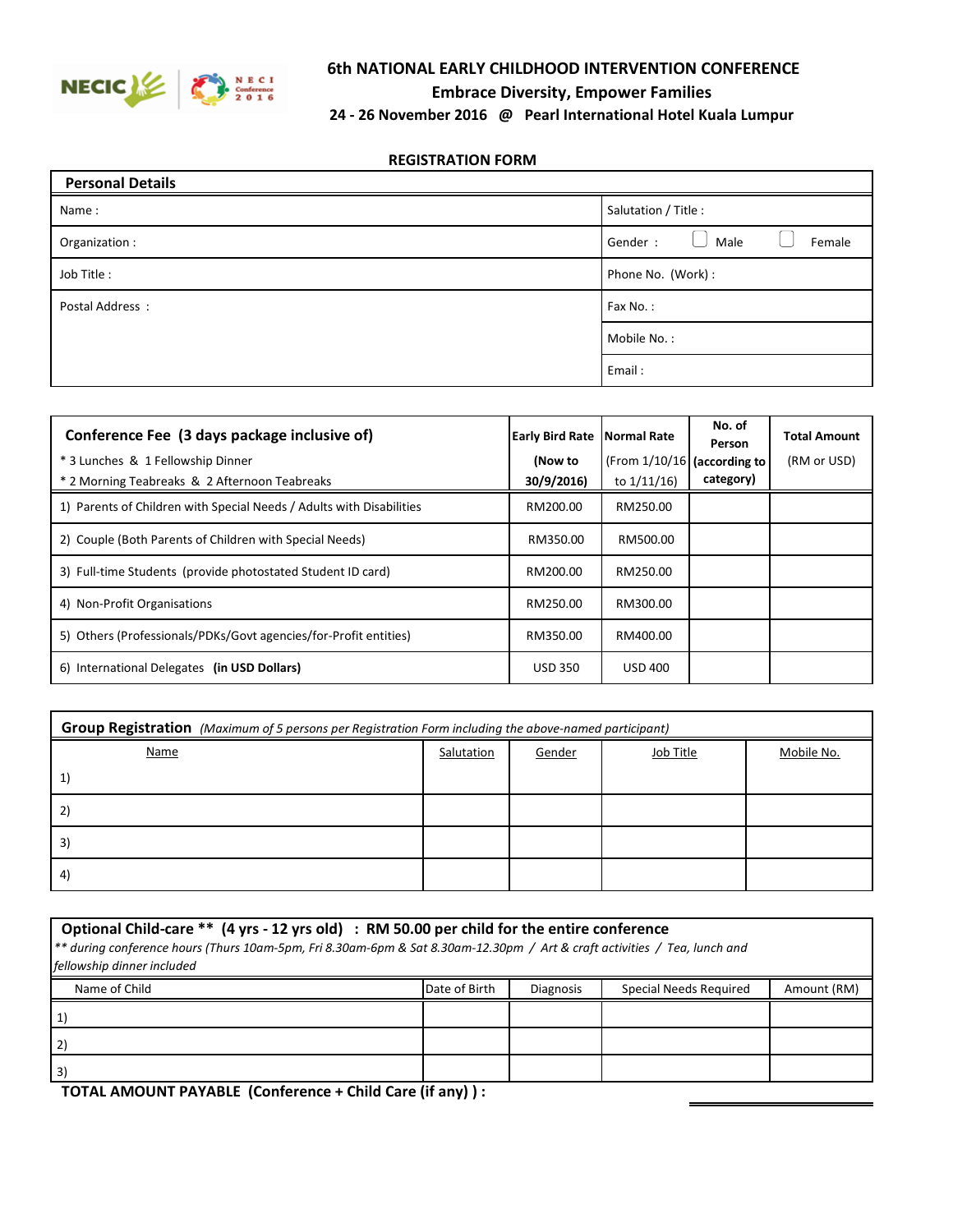| <b>Lunch Preference</b>                                                                 | Non-vegetarian | Vegetarian                              |    |
|-----------------------------------------------------------------------------------------|----------------|-----------------------------------------|----|
| Confirmation for the Fellowship Dinner on 25/11/16 (2nd day)<br>(No additional charges) |                | Yes<br>no. of adults<br>no. of children | No |
|                                                                                         |                |                                         |    |

# *6th NATIONAL EARLY CHILDHOOD INTERVENTION CONFERENCE*

| <b>Payment Method</b> |                                                                                | <b>For Office Use</b>        |
|-----------------------|--------------------------------------------------------------------------------|------------------------------|
| Bank-in               | Public Bank Berhad, Kajang (Account No: 3194-8797-22) / (Swift Code: pbbemykl) | Cheque/Postal or Local Order |
| Giro / On-line        | Account Name: Persatuan Kanak-Kanak Istimewa Kajang Selangor                   | No.:                         |
|                       |                                                                                | Amount:                      |
| Cheque /              | Payable to: Persatuan Kanak-Kanak Istimewa Kajang Selangor                     |                              |
| Postal Order          | Cheque / Postal Order / Local Order No:                                        | Date Received:               |
| Local Order           | Send Form & Bank-in Slip to NECIC by:                                          | Reg Form:                    |
|                       | Fax to 03-8733 5012 or Email to necic2016@gmail.com<br>(1)                     | Bank-in Slip:                |
|                       | Post to Persatuan Kanak-Kanak Istimewa Kajang Selangor<br>(2)                  | Receipt out:                 |
|                       | 17 Jln Seksyen 2/14, Taman Kajang Utama, 43000 Kajang, Selangor                | Receipt No:                  |
|                       |                                                                                |                              |

#### **TERMS & CONDITIONS**

- No refund but a substitute is allowed. No refund for non-attendance.

- Your participation in this conference will only be confirmed upon receipt of the completed form and full registration fee are received.

- To qualify for early bird registration, registration fees must be received by 30/9/2016.
- If you have not received any registration confirmation one month after submission, please contact NECIC @ necic2016@gmail.com or Ms. Lai at 03-8736 6385

#### **PRIVACY STATEMENT**

#### USE OF PERSONAL INFORMATION

The Conference will collect and store information you provide in this Registration Form for the purposes of enabling us to :

- register your attendance at the Conference
- assist with administrative and planning purposes
- plan and develop Conference and other events in the future
- facilitate your requirements in relation to the Conference

 The information that you provide in the Registration Form and information provided at any other time during the Conference , including and without limitation any feedback obtained during the Conference, will be used by the Conference to offer, provide and continue to improve its conferences and other services.

#### PHOTOGRAPHY DISCLAIMER

 By attending the Conference you acknowledge that photographs &/or videos of you may be taken by the conference officials &/or reporters at any time. Furthermore you grant the conference organizers permission to use photographs &/or video of your likeness in any type of media, including website and print publications, without compensation and rewards.

 The Conference may disclose some of the information that is collected in the Registration Form such as your name, organization and its location and your email address to Conference sponsors and exhibitors for marketing purposes.

 The Conference will not otherwise, without your consent, use or disclose your personal information for any purpose unless it would reasonably be expected that such purpose is related to the offer, provision and improvement of the Conference or where such purpose is permitted or required by law.